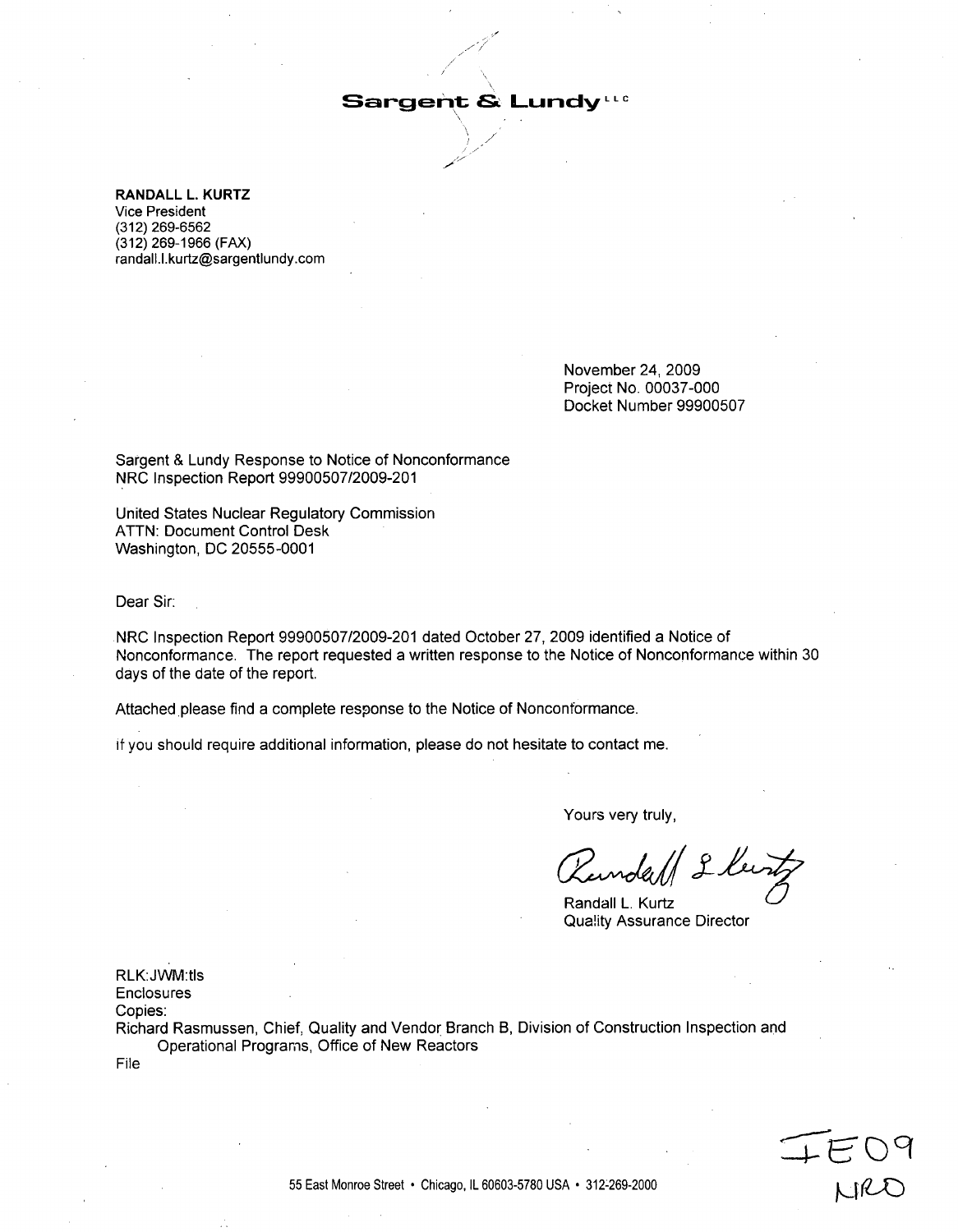

#### Notice of Nonconformance

#### Requirement:

f.

Criterion Ill, "Design Control" of Appendix B to 10 CFR Part 50 states, in part, that "measures shall also be established for the selection and review for suitability of application of materials, parts, equipment, and processes that are essential to the safety related functions of the structures, systems, and components." Additionally, Criterion III states in part that, "the design control measures shall provide for verifying or checking the adequacy of design, such as by the performance of design reviews, by the use of alternate or simplified calculational methods, or by the performance of a suitable testing program."

Section 02.00, "Quality Assurance Program," of the S&L Nuclear Quality Assurance Program Topical Report SL-TR-1A (QATR) Subsection 2.05 states that "the development and use of computer programs for quality-related activities are controlled by the Nuclear Quality Assurance Program, including Supplements 3S-1 and 11S-2, and Subpart 2.7 of ANSI/ASME NQA-1 **-** 1994." Supplements 3S-1 and 11S-2 and Subpart 2.7 of ANSI/ASME NQA-1 -1994 provide requirements for design control and computer software.

S&L "Acceptance Plan for Procurement of Computer Software ACS SASSI," Revision 0, dated June 16, 2008, states the following:

The Advanced Computer Software - System for Analysis of Soil-Structure Interaction (ACS SASSI) software shall be validated and documented in accordance with procedure SOP-0204 and guidance GAG-0204-01 prior to use. The test problems used in Ghiocel Predictive (GP) Technologies, Inc., verification and validation (V&V) shall be reviewed against S&L's intended application of the software. If S&L intends to apply the software to conditions outside the range of GP Technologies test problems, the problems shall be modified and/or supplemented to encompass the range of S&L's intended applications.

#### Description:

Contrary to the above, as of September 17, 2009, S&L failed to modify and/or supplement GP Technologies test problems to include the full range of S&L applications for South Texas Project (STP) Units 3 & 4. Specifically, S&L identified that a 94-soil layer model was required to perform the Soil-Structure Interaction (SSI) analysis for the STP Units 3 & 4 control building. S&L performed V&V of the ACS SASSI program using no more than 20-soil layer models.

#### Evaluation/Response:

This issue has been documented on S&L PIP No. 2009-1579.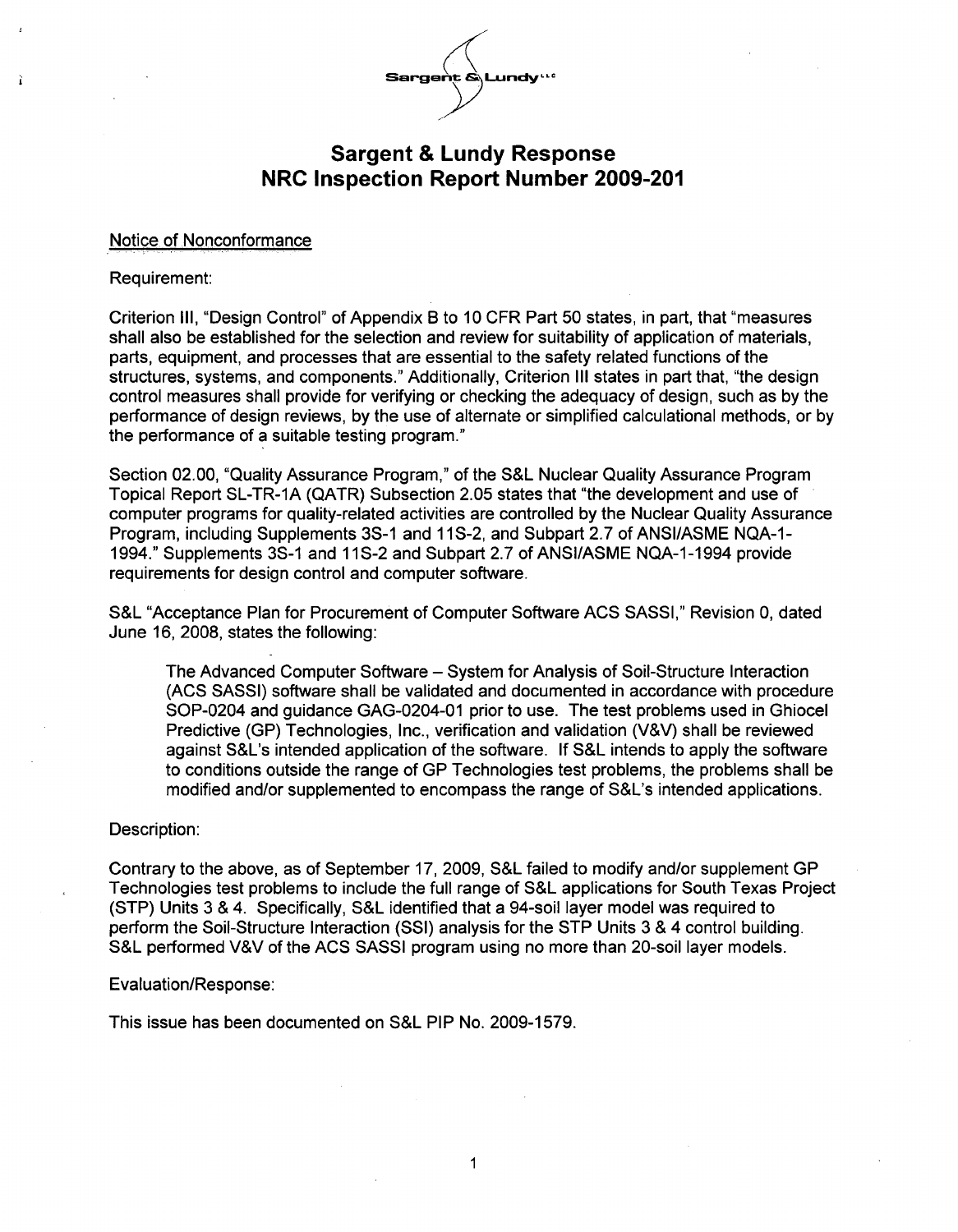

#### Reason for the Noncompliance:

S&L technical experts involved in the V&V of ACS SASSI utilized engineering judgment in concluding that the V&V testing performed was adequate. Lack of attention to detail resulted in the engineering judgment not being documented in the SWR.

#### Supporting Information:

A Root Cause Analysis (RCA) conducted in conjunction with an earlier documented PIP (PIP 2009-1281) concluded, in part, that the ACS SASSI V&V "was done with sufficient rigor and was technically adequate", but that its documentation was somewhat lacking in attention to detail. The technical experts who prepared, reviewed, and approved the V&V did not consider the number of soil layers to be a significant factor in the overall nature of the results. They believed that the testing performed was technically adequate to validate the functionality of the program even though it did not test the software with models using as many soil layers as would eventually be used in the analyses performed in support of the STP COLA.

The V&V of ACS SASSI was performed under the S&L QA program. The test set was developed based on the expected use of the software, but not for every possible combination of variables used in the STP 3& 4 analyses. Based on industry practice, the test set was more than adequate. The V&V of ACS SASSI was consistent with the standard of care for software V&V in the nuclear power industry.

The standard of care for software verification and validation (V&V) in the nuclear power industry is defined by the Nuclear Regulatory Commission (NRC) rules and regulations for Quality Assurance 1OCFR50, Appendix B, 1OCFR21, and ASME NQA-1. Prior to its use for Nuclear Safety Related work, engineering application software must be validated by documented testing to demonstrate proper performance.

A variety of test problems is used in the validation. The results are checked against known classical solutions, experimental data, or results published in technical literature; solutions obtained from other verified and validated computer programs; and/or manual calculations.

For commercial software, the set of test problems is developed based on the features and capabilities, described in the user documentation, that are intended to be used. In addition to testing specific features, problems are included that demonstrate the software, as whole, is working correctly. For structural analysis applications there are countless combinations that can be analyzed. Test problems based on known classical solutions and/or published results are typically small sized problems.

For example, structural models can be made up of many nodes using several types of elements (frame, plane stress/strain, shell, and solid), and subject to multiple types of analyses (static, time history, and response spectrum). There is no defined maximum number of nodes, elements, and analyses. The number is practically limited by the amount of available memory and disk space. Validation is performed by testing each of the features individually and then running problems that combine the features. The results are compared to known classical solutions, published results, or manual calculations. The test problems, with known solutions,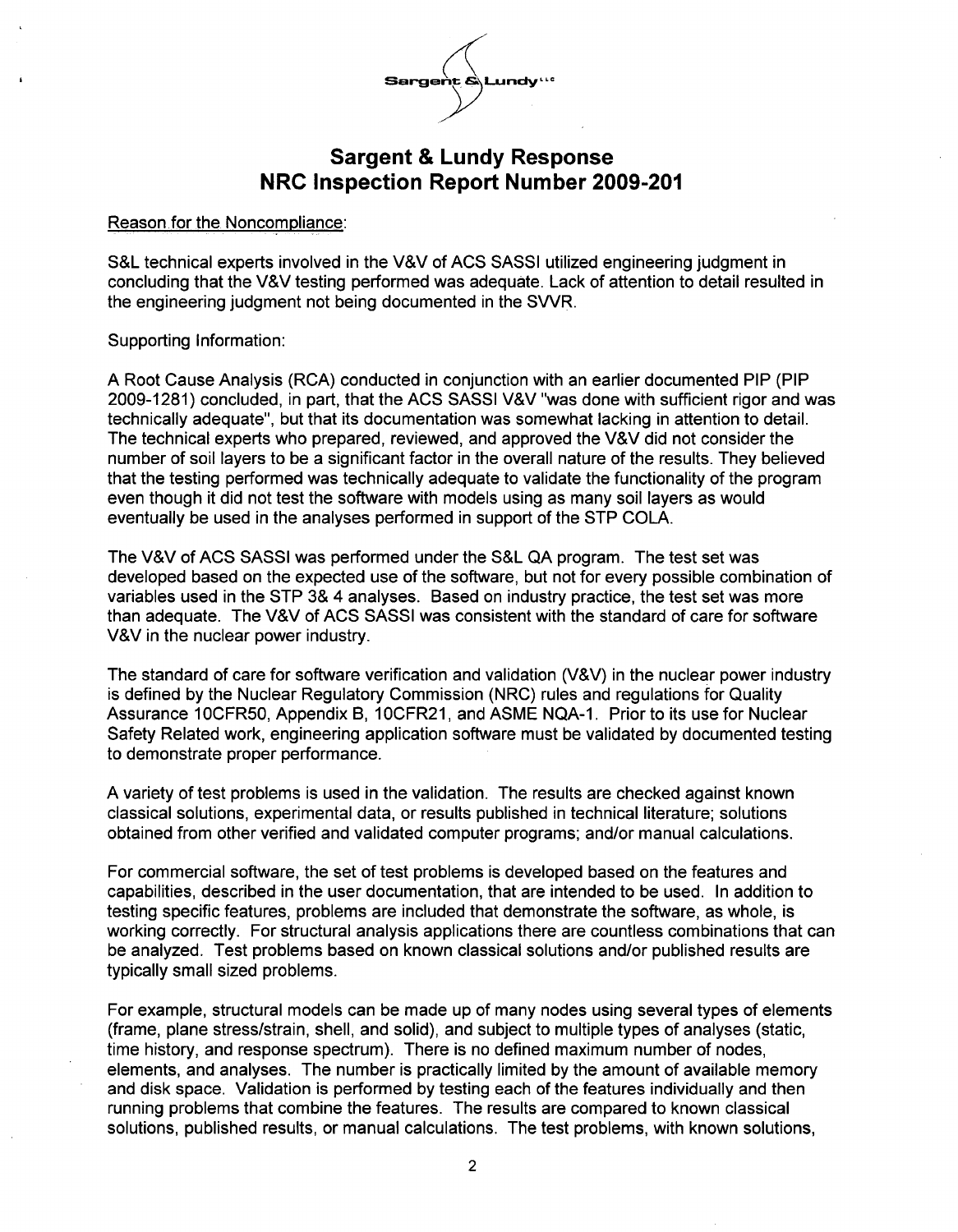

are made up of a small number of nodes and elements, typically on the order of 10 nodes and elements.

The test set used for ACS SASSI consisted of a series of problems that tested individual characteristics and a set of larger problems were run to test the integration of the features. The results were compared with a set of known solutions.

To perform the V & V of ACS SASSI a set of twenty five (25) validation problems were considered. The set of V&V problems include SSI problems for which published analytical solutions (such as work performed by Luco, Kausel, Lysmer, Novak, Wong and others, who have published results addressing SSI phenomena), test results (such as Lotung's Experiment for a reduced-scale Embedded Reactor Building model), and computed results using other validated computer codes are available. None of the published solutions have more than 20 soil layers. The set of V & V problems are designed to validate different combination of the program features to cover all practical situation that could occur in **SSI** analyses. For example, the general results of **SSI** analyses are transfer functions, in-structure response spectra, and element forces in beam and plate elements. All of these features, as well as others, were validated.

S&L uses several engineering applications from vendors who provide the software under a vendor QA program. The vendor Nuclear QA programs are based on the NRC documents referenced above. As part of the acceptance of the vendor QA program, the vendor test problems are reviewed. The test sets developed by S&L are very similar in intent, complexity, and problem size when compared to vendor test sets.

Vendors of software applications provided under Nuclear QA programs routinely send reports of errors that were not detected during their V&V. It is not unusual to discover errors in verified and validated engineering applications when these applications are used in real-world situations. Software error reporting procedures exist for the purpose of reporting these occurrences. Users of engineering applications must be qualified and experienced in the processes where the software is applied and must always be alert to the possibility of anomalous results.

#### Impact and Extent:

The undocumented engineering judgment applied to the ACS SASSI V&V had no direct impact. The RCA concluded that additional test problems using a large number of soil layers would not necessarily have revealed the instability documented in PIP 2009-1281. Soil-Structure Interaction (SSI) is a highly complex analysis with numerous variables, specific combinations of which were needed to reveal the program's numerical instability. It is not feasible to test every possible combination of inputs. Dr. Surrendra Singh of S&L approved the S&L V&V package for ACS SASSI. Prior to this approval, Dr. Singh traveled to other companies who utilized ACS SASSI and interviewed them about their experience with the software. None of these users nor any documentation searched, such as NRC written resources and information from both domestic and foreign sources provided any indication in regards to a numerical instability issue with ACS SASSI.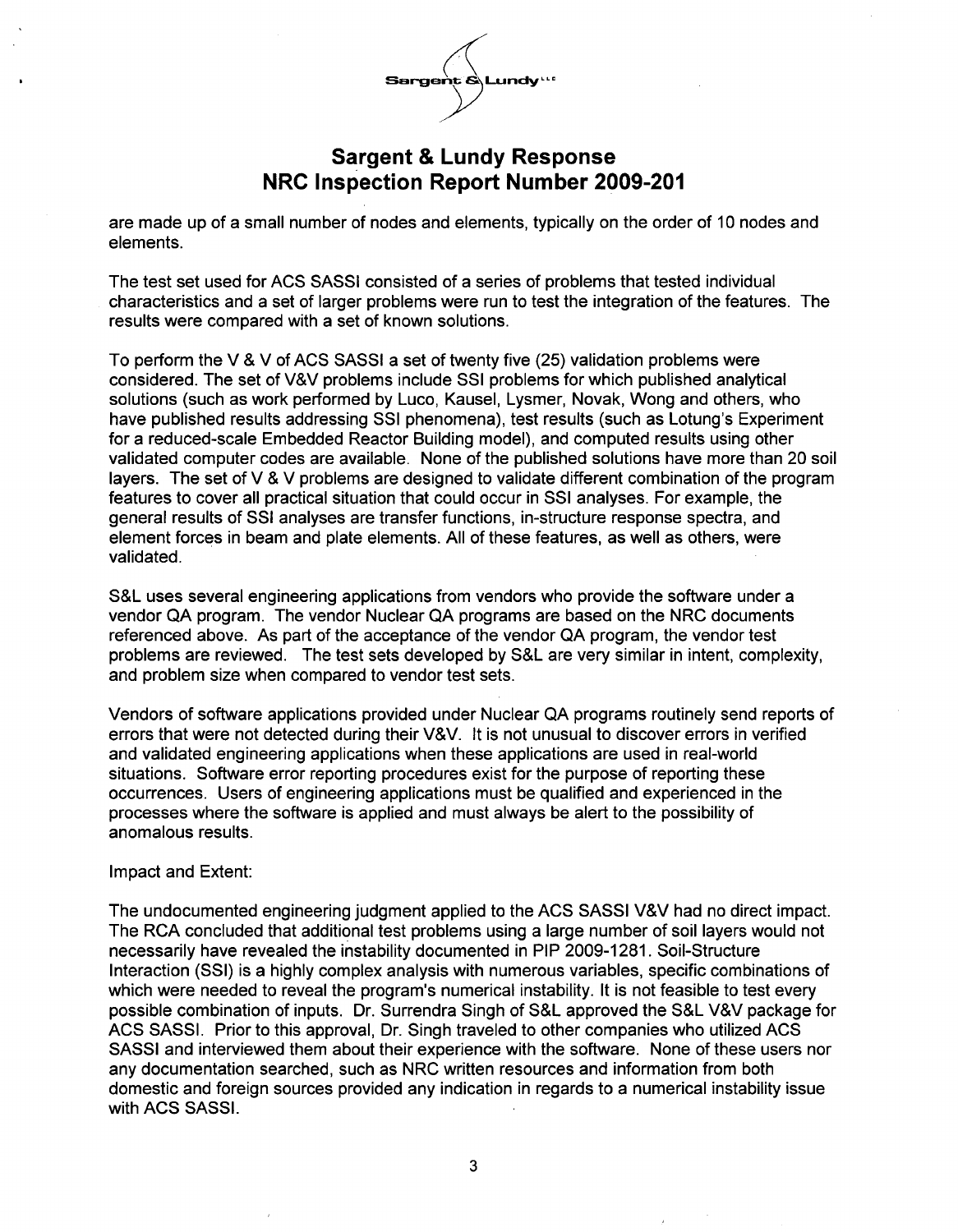

ACS SASSI is a recent S&L software acquisition that has been applied only to the analyses supporting the STP COLA, and it has subsequently been retired from service at S&L, so there is no potential impact upon any other S&L project or existing S&L-designed facility.

The acceptance of the V&V scope through undocumented engineering judgment is limited to the ACS SASSI software. This was determined through an Extent of Condition analysis based upon the Acceptance Plans currently in effect for all current production engineering applications. Each such Acceptance Plan was examined for V&V scope requirements, and case-by-case evaluations were performed on those applications for which such requirements were specified in the Acceptance Plan. The analysis concluded that ACS SASSI is the only case of a V&V completed under an Acceptance Plan that specifies a V&V scope requirement. Also, it is the only Acceptance Plan that utilizes a supplier's V&V problems while also specifying compliance with GAG-0204-01, which is otherwise non-binding. These circumstances distinguish it from all other engineering applications with regard to the requirements imposed by its Acceptance Plan.

Based upon the Extent of Condition analysis performed, it is concluded that the extent of the condition is limited to ACS SASSI software.

S&L's software QA meets or exceeds nuclear industry and ISO 9001:2008 requirements. Software V&V reports have been subjected to scrutiny on several occasions by our ISO registrar as well as by NUPIC auditors and numerous client auditors.

#### Corrective Steps Taken and Results Achieved:

During August, 2009, S&L requested Simpson, Gumphertz and Heger, Inc. (SGH) to perform additional testing of ACS SASSI by comparing its results with those obtained using SASSI 2000, Version 3.0. These tests confirmed that ACS SASSI had faults.

The numerical instability of ACS SASSI resulted in the reanalysis of proposed STP structures by means of different SSI software The analysis performed for the STP Project which utilized ACS SASSI have been corrected utilizing SASSI 2000.

### .Corrective Steps Taken to Avoid Non-Compliances:

The generic issue of greater attention to detail in the preparation, review, and approval of V&V documentation is tracked separately in PIP 2009-1571. To address the need for Preparers and Reviewers of SWRs ensuring that the V&V fulfills the scope of the software's Acceptance Plan or Test Plan, as applicable, and that any applied engineering judgment is adequately documented, a Technical Alert (TA2009-0009) has been issued to emphasize the importance of clear, thorough, and professionally-presented V&V documentation and to clarify the responsibilities of SWR Preparers, Reviewers, and Approvers. The Technical Alert has been published on SLweb and prepended to GAG-0204-01 as a reminder to V&V authors that V&V documentation deserves the same attention to detail and professionalism as does any deliverable that is prepared for a client. Also, SOP-0204, Computer Software Quality Policies and Requirements, has been revised to add Chief Process Manager involvement in software activities including development, deployment and training.